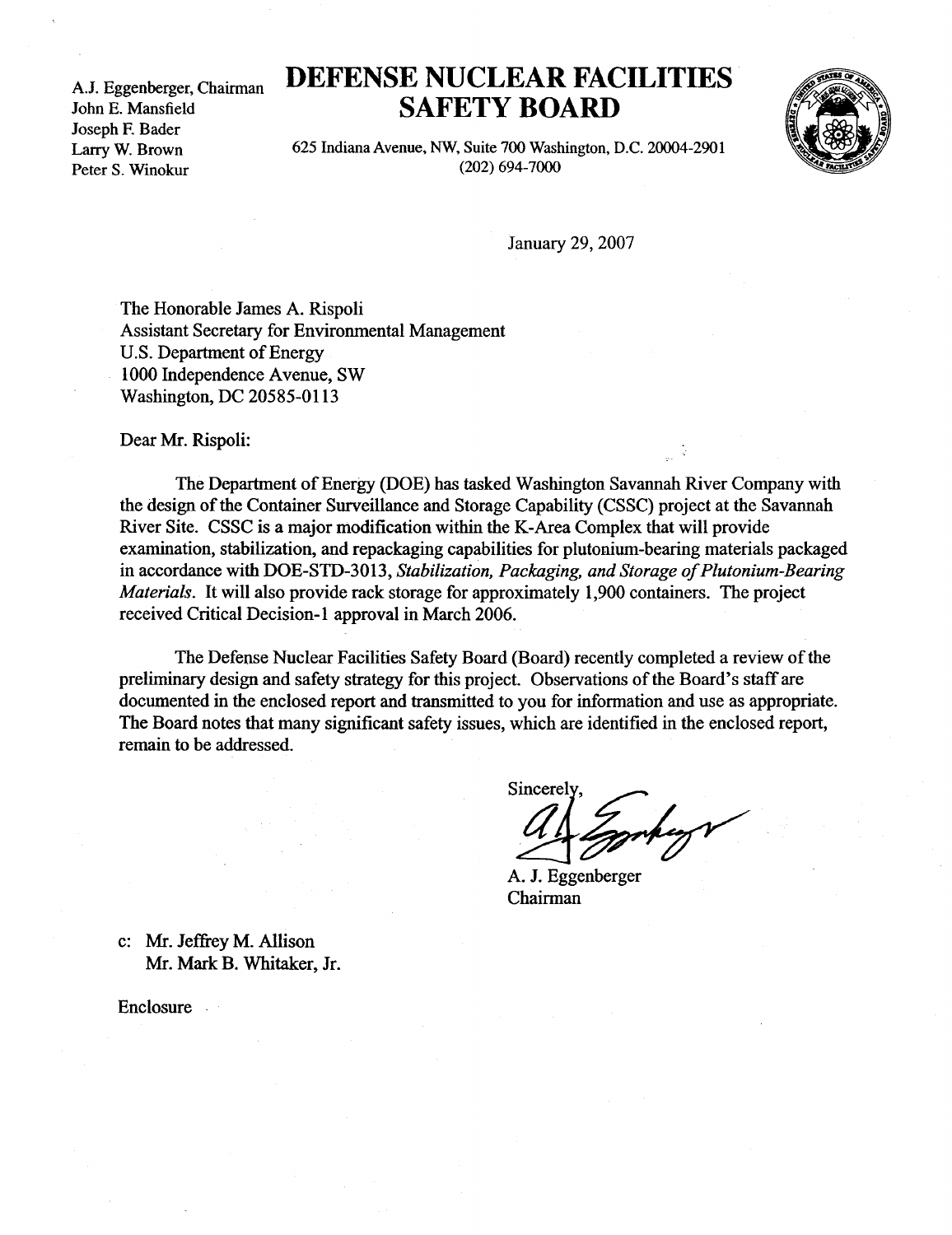## DEFENSE NUCLEAR FACILITIES SAFETY BOARD

## Staff Issue Report

January 4, 2007

MEMORANDUM FOR: J. K. Fortenberry, Technical Director FROM: C. Shuffler

SUBJECT: Review of the Container Surveillance and Storage Capability Project

This report documents a review by the staff of the Defense Nuclear Facilities Safety Board (Board) of the Container Surveillance and Storage Capability (CSSC) project at the Savannah River Site (SRS). CSSC is a major modification within the K-Area Complex that will provide examination, stabilization, and packaging capabilities for plutonium-bearing materials in 3013 containers. It will also provide rack storage for approximately 1,900 3013 containers. Members of the Board's staff V. Anderson, F. Bamdad, R. Kasdorf, R. Layton, and C. Shuffler and site representative J. Contardi met with representatives of Washington Savannah River Company (WSRC) and the Department of Energy (DOE) during the week of November 13, 2006, to review the organization of the project team and activities related to the preliminary design and safety basis development.

Background. SRS is being considered for consolidated storage of excess plutonium from across the DOE complex, most of which is packaged in accordance with DOE-STD-3013, Stabilization, Packaging, and Storage of Plutonium-Bearing Materials. The standard provides criteria to ensure that safe storage conditions are maintained for 50 years, but this is contingent upon periodic surveillance of the 3013 containers to validate key assumptions. If unsafe conditions are detected (e.g., pressurization, corrosion), the standard provides criteria for stabilizing and repackaging plutonium oxide and metal into new 3013 containers. Surveillance, stabilization, and repackaging capabilities were originally slated for F-Area, but changes to the design basis threat in 2004 drove project costs too high. A decision was made to relocate the project to K-Area to take advantage of the existing K-Area Materials Storage (KAMS) security infrastructure, thus maintaining only one Category I storage facility at SRS .

The CSSC project received Critical Decision-1 (CD-1) approval in March 2006 . As part of the CD- I package, WSRC performed a preliminary hazards analysis (PHA) and identified initial safety-related structures, systems, and components (SSCs) . The facility's ventilation system was designed as safety-significant to operate during and after a fire. Subsequent preliminary design calculations showed that the filters were not protected from excessive soot loading. In May, DOE directed WSRC to perform an engineering evaluation of potential design solutions to the postfire active confinement problem. Solutions included different functional classifications for fire detection and suppression systems, fire zones, and ventilation systems . WSRC forwarded the completed study to DOE in September with a thorough description of a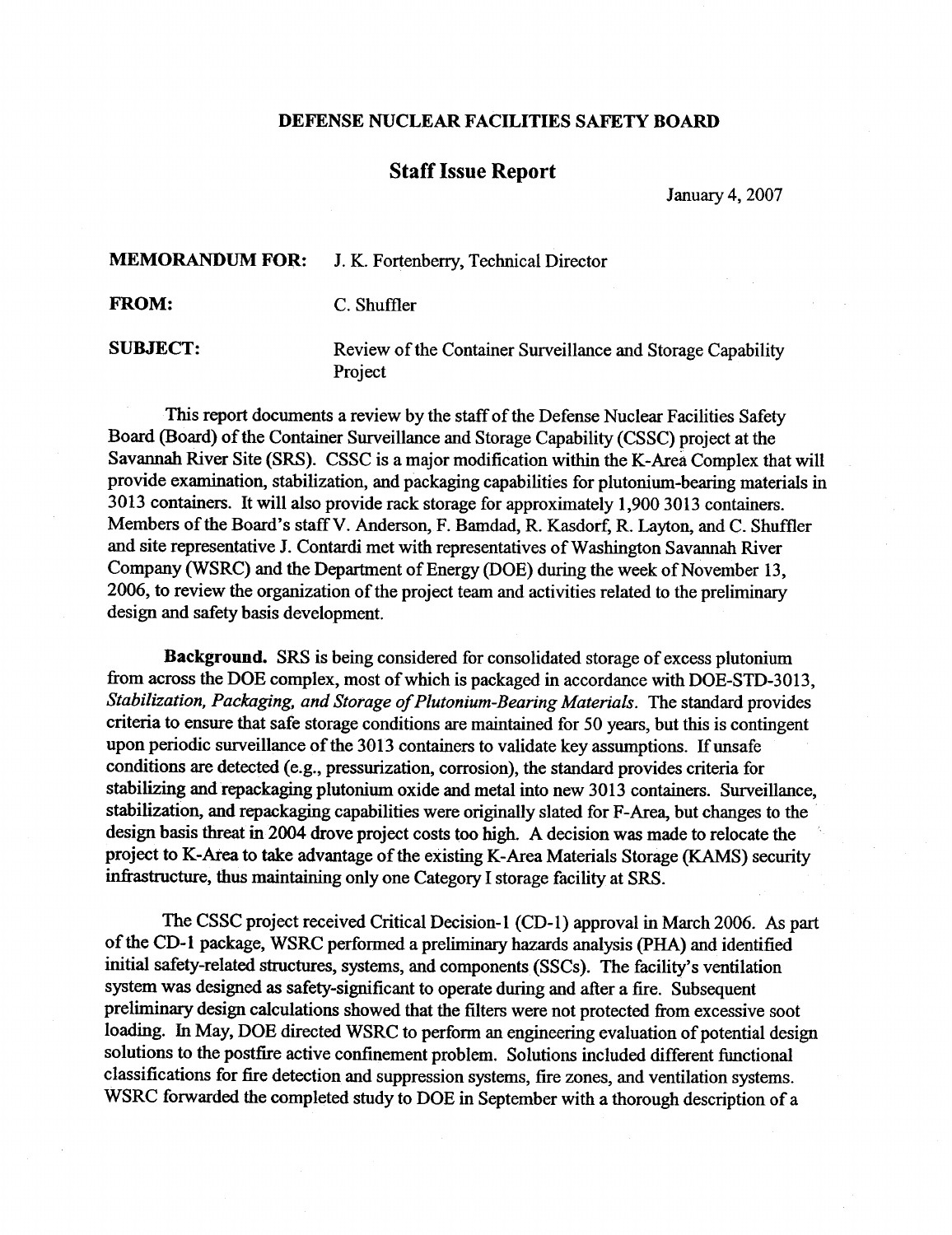recommended alternative. WSRC provided detailed discussion of this alternative during the staff's review, as described in the next section of this report. DOE has not yet approved the new design. WSRC estimates that the new safety strategy will increase the total project cost by about \$15 million. The preliminary total project cost range at CD-1 was \$79 to \$97 million.

Facility Description. CSSC is a Hazard Category 2 facility that will provide nondestructive examination of 3013 containers and 9975 shipping packages (about 100/year) and destructive examination of 3013 containers (about 27/year). Nondestructive examination of 3013 containers involves contamination surveys and visual inspections, weight measurements, digital radiography, and nondestructive assay (i.e., gamma and calorimetric assay). Digital radiography verifies acceptable storage pressure in the inner 3013 container by measuring lid deflection . Nondestructive examination of 9975 shipping packages includes visual inspections, weight measurements, dimensional verifications (o-rings, Celotex insulation), and temperature measurements.

Destructive examination occurs within a glovebox, where 3013 containers are opened, gas and material samples are collected, and plutonium is stabilized. Oxide materials are stabilized in a furnace, where high temperature and an oxidizing atmosphere drive off moisture and volatile compounds . These compounds can pressurize the container through radiolytic and thermal degradation during storage. Metal is stabilized by brushing off any loose oxide coating. Alternatively, metal may be converted to oxide in the furnace before undergoing normal oxide stabilization. Stabilized plutonium is sealed into welded inner and outer 3013 containers, and placed into a 9975 shipping package for return to KAMS; 3013 containers may also be stored directly in the rack storage area of CSSC.

The facility design recommended by WSRC divides CSSC into five major process areas : (1) the packaging area (nondestructive surveillance of 3013 containers and 9975 shipping packages); (2) the neutron multiplicity area (nondestructive assay of 3013 containers); (3) the glovebox control area (destructive examination of 3013 containers and stabilization and repackaging activities); (4) the mezzanine area (safety-related equipment storage); and (5) the rack storage area.

The proposal provides each area with its own safety-class fire detection and safety-class gaseous fire suppression system, safety-class fire barriers (building structure, fire dampers, fire doors, penetration seals), and safety-significant active confinement ventilation system. The ventilation system is supported by a safety-significant backup diesel generator. All fire barriers, fire detection and suppression equipment, and ventilation system components, including the diesel generator are designed to Performance Category-3 (PC-3) criteria. If a fire occurs in a process area, the area is passively sealed, and FM-200 gaseous agent is introduced. The facility's ventilation supply shuts down, and the exhaust system transitions to a low-flow mode. This is

<sup>&</sup>lt;sup>1</sup> Headspace gas and stabilized plutonium material samples are sent to Savannah River National Laboratory for chemical and moisture analysis. Empty 3013 containers are also sent to the laboratory for metallurgical analysis.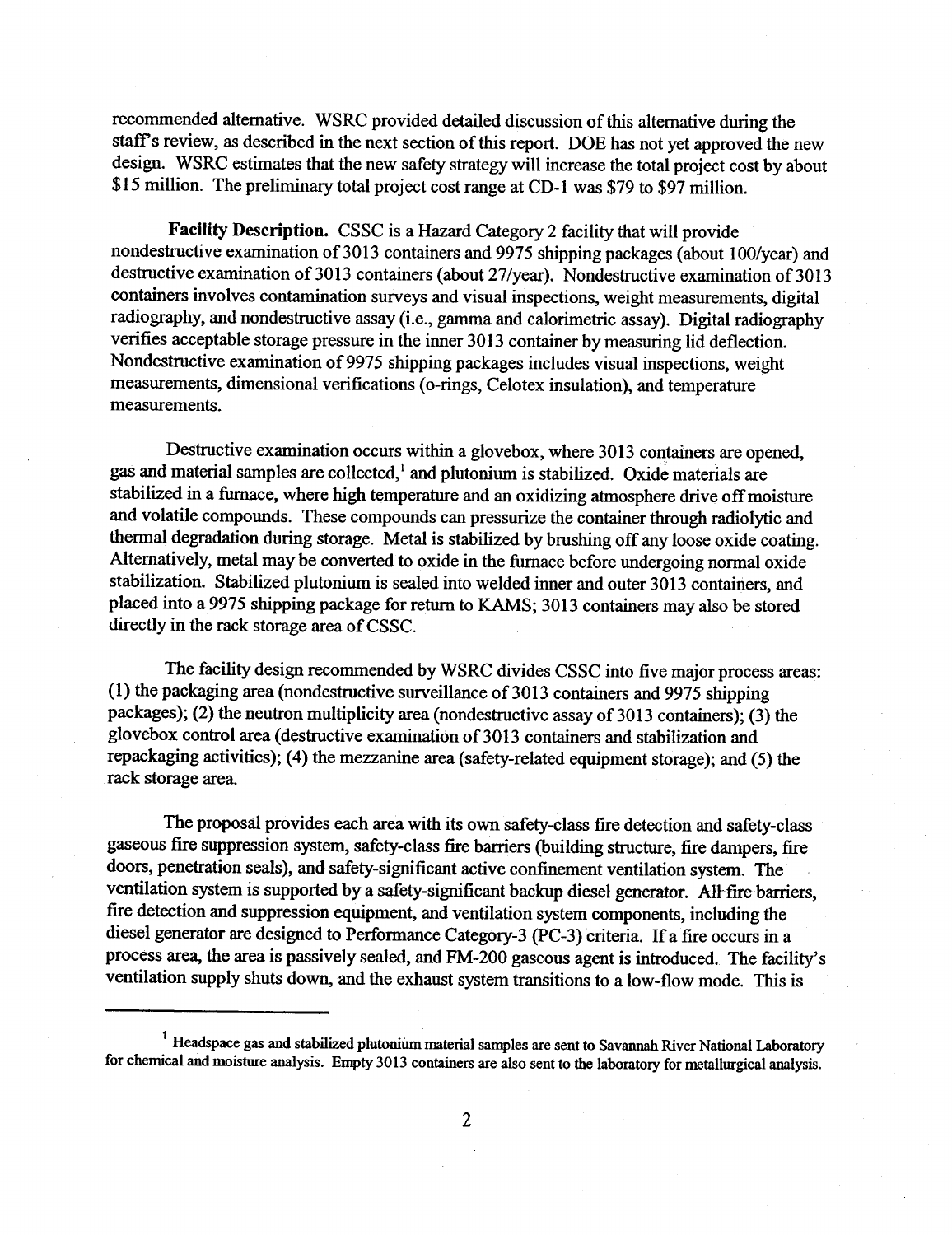accomplished by isolating the normal 40 horsepower exhaust fans and starting a lower-flow 5 horsepower unit. The low-flow fan provides enough suction to maintain differential pressure zones within the facility without compromising the integrity of the passively sealed fire area (i.e., it limits leakage of the FM-200 suppression agent from the fire area). It is the ventilation hardware and controls supporting this low-flow mode that are classified as safety-significant. The normal design exhaust flow rate is 9,100 cubic feet per minute, but the rate will be reduced to about 600 cubic feet per minute when required.

Project Execution. The project's application of the critical decision process described in DOE Order 413.3, Program and Project Management for the Acquisition of Capital Assets, is nontraditional although within the bounds allowed by the Order for flexibility. Specifically, the project is pursuing four phased combinations of the performance baseline and construction milestones (i.e., CD-2 and CD-3). The content and estimated approval date for each milestone are as follows :

- CD-2A/3A authorizes dismantlement and removal activities in project areas for old K-Reactor hardware. Approval is expected in January 2007.
- CD-2B/3B authorizes fabrication of the safety-significant glovebox and safety-class 3013 storage racks . Major inputs include the fire safety strategy and the criticality and accident analyses. Approval is expected in July 2007.
- CD-2C/3C approves the design of remaining safety systems. Major inputs include a Preliminary Documented Safety Analysis (PDSA), Fire Hazards Analysis, and Nuclear Criticality Safety Evaluation (NCSE). Approval is expected by the end of 2007.
- CD-3 approves the entire design and authorizes full construction activities . An estimated approval date is not available.

Staff Observations. The staff's review yielded the observations summarized below .

Hazards Identification and Analysis—The PHA was recently revised to support WSRC's design proposal for postfire active confinement ventilation. The staff reviewed this document and identified several weaknesses. Examples include lack of consideration of toxicological hazards from process gases (e.g., FM-200, CO<sub>2</sub>), lack of assessment of loss of ventilation cooling in the rack storage area and its potential consequences, and insufficient basis for concluding that a seismically induced full-facility (i.e., the CSSC facility) fire is incredible. This latter concern will be addressed in a future calculation. The staff also pointed out that the controls selection matrix improperly screens out low-probability operational events with moderate worker consequences (i.e., less than 100 rem) from consideration for facility controls. This contradicts guidance provided in Appendix A of DOE-STD-3009, Preparation Guide for U.S. Department of Energy Non-Reactor Nuclear Facility Documented Safety Analyses .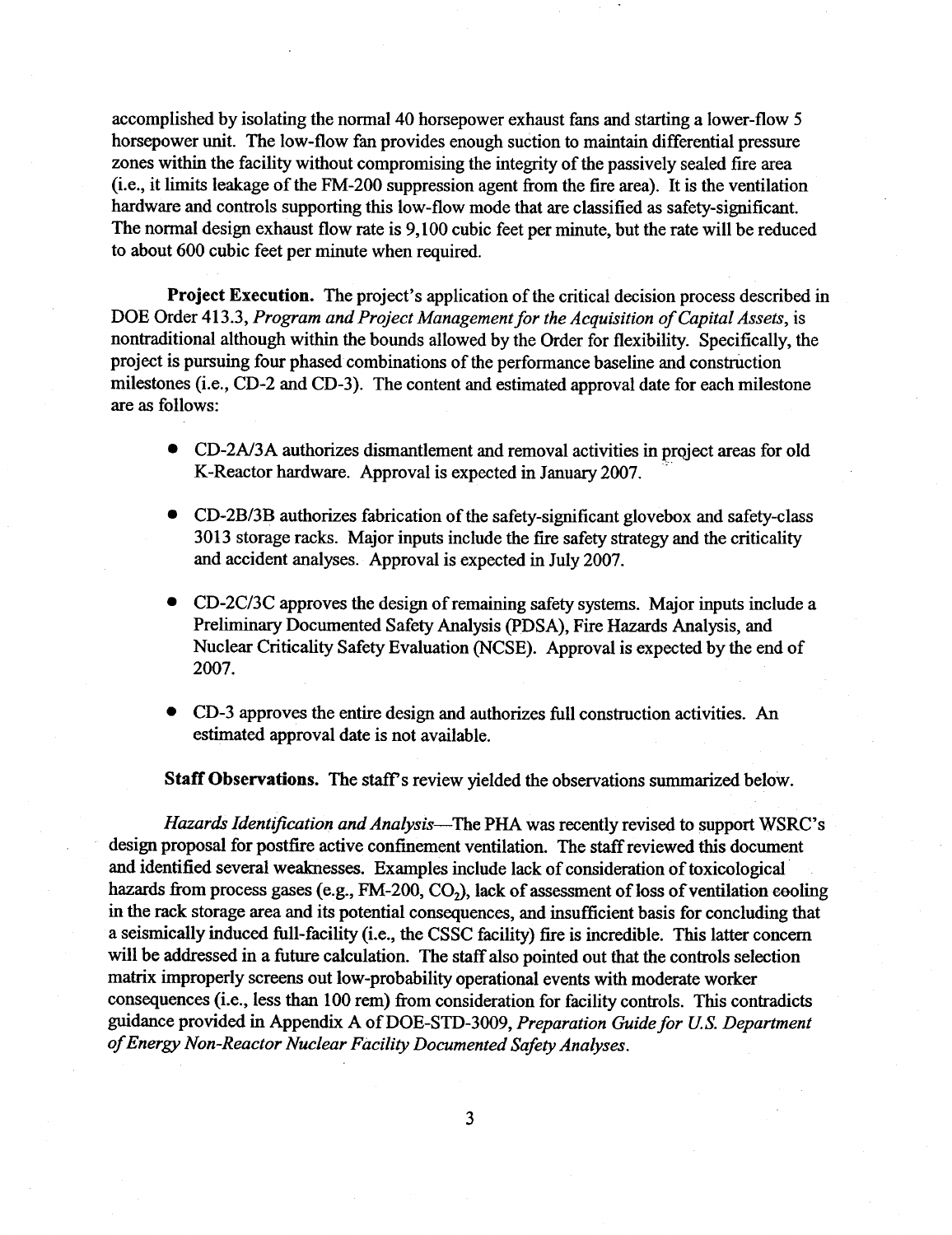Unmitigated consequence calculations supporting the PHA do not apply guidance provided in the Office of Environmental Management's (EM) July 18, 2006, memorandum on the early integration of safety into design. Most notably, the direction to apply 95 percent meteorology and a 3 cm surface roughness factor to collocated worker dose calculations was not followed. The most significant hazard at CSSC involves a fire-induced pressurized release of material from a 3013 container. Estimated doses to the off-site public and collocated workers are 1 .3 rem and 695 rem per container, respectively . Five containers are conservatively assumed to be at risk in the worst-case fire accident, increasing the consequences to 6 .5 rem and 3475 rem, respectively. These doses, and others supporting the hazards analysis, would increase if the EM guidance were applied, potentially leading to the identification of additional safety controls .

WSRC was receptive to the staff's comments, and DOE has already directed WSRC to revise the PHA to incorporate the EM guidance . Safety basis development is still at an early stage, and appears adequate for this phase of the project. WSRC plans to issue a draft PDSA by the end of 2007.

Safety Systems-The PHA identifies 17 potential safety-significant and safety-class SSCs for CSSC. Several of these and other engineered controls credited as general service are under review by WSRC for potential reclassification as a result of new design information and the evolving safety strategy for the facility. For example, the safety-significant transport cart used to move 3013 containers between workstations in a critically safe configuration may require a safety-class designation if cart features protecting containers from direct flame impingement are credited in the evolving fire protection strategy. The safety-significant can-puncture device, which vents 3013 containers within the glovebox before opening, may also need to be upgraded and redesigned to accommodate flammable mixtures of hydrogen and oxygen in 3013 containers .

The fire detection and suppression system is designated safety-class to prevent a fireinduced pressurized release of material from the facility. It also supports operation of the active confinement ventilation system by limiting soot loading on the filters. Each fire area, including the storage vault, has redundant fire detection, gaseous suppression, and fire dampers to meet single-failure criteria. Although no guidance currently exists for the design of safety-class fire suppression systems, the staff believes the proposed design is reasonable .

WSRC discussed criteria under development to protect 3013 containers in the interim between initiation of a fire and activation of the suppression system. Current proposals center on preventing direct flame impingement on containers. The staff believes a critical element of the protection approach will be the design of the fire detection system. Its sensitivity and therefore response time is heavily dependent on such factors as type of combustibles, ventilation system operation, compartment geometry, and smoke transport characteristics . All of these factors will need to be considered as the design of this safety-class system moves forward . In addition, the expansion joint that is part of the CSSC structure needs to be assessed during a seismic event . Like the structure, this joint has a safety-class function to confine radioactive material during accidents and FM-200 agent during fires.